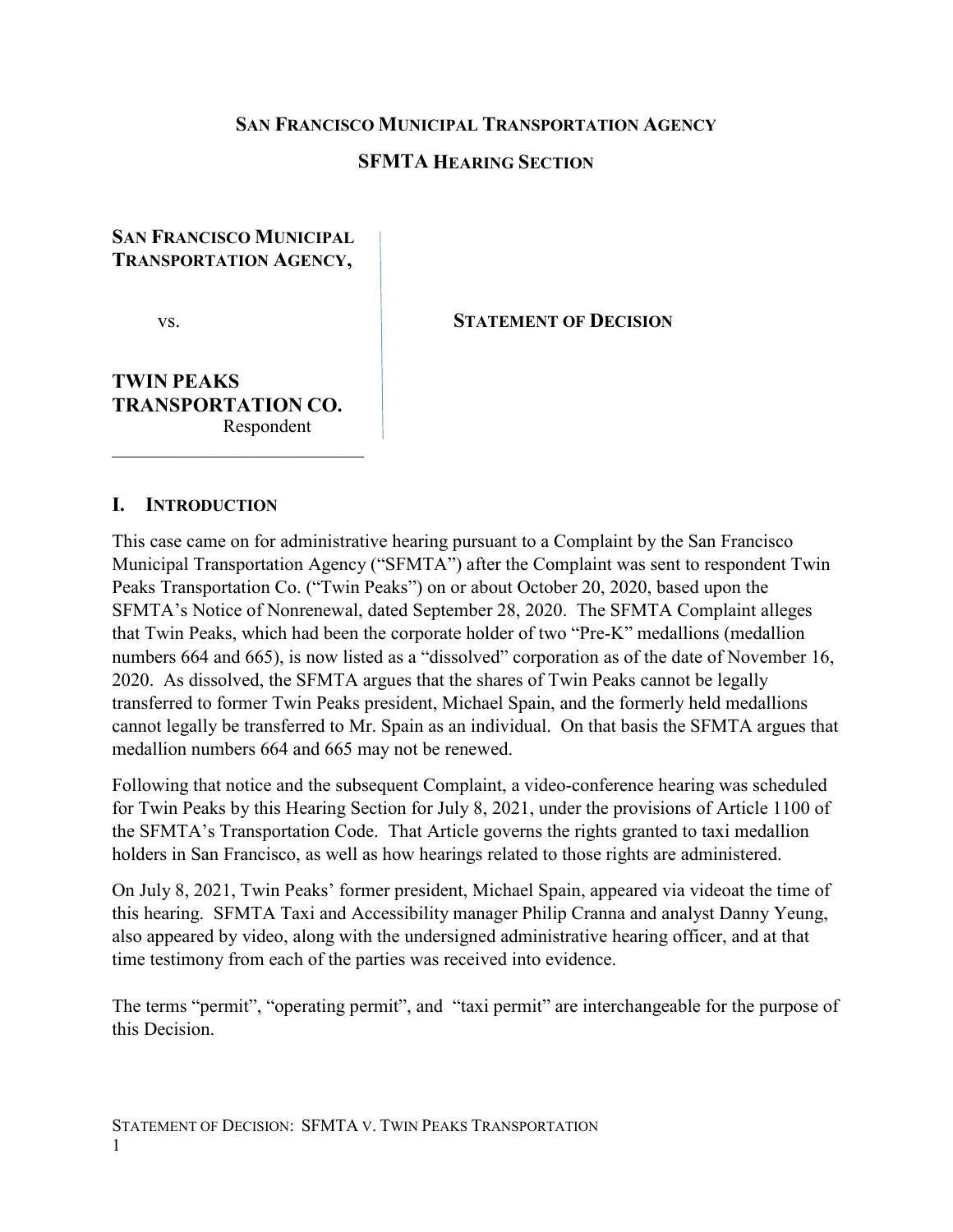# **II. APPLICABLE LAW**

Under the provisions of Article 1100 of the Transportation Code, the following statutory authority forms the relevant basis for this decision.

Relevant to this case are these Article 1100 provisions:

- TC  $\S 1104(d)(1)$ , regarding Annual Filing Required for Renewal;
- TC  $$1105(a)(3)$ , regarding permits as privilege, not property of the driver;
- TC §1105(a)(6), involving compliance with laws and regulations;
- TC §1105(a)(3), regarding the duration of permits;
- TC  $$1109(c)(1)$ , regarding the full-time driving requirement;
- TC §1109(d)(1), regarding Permits Void on transfer or sale;

Also relevant to this case are these Proposition K provisions:

- Prop K  $\S1(a)$ , regarding ownership of taxi permit (medallion);
- Prop K  $\S2(d)$ , regarding permits are only issued to a natural person;
- Prop K  $\frac{84(b)}{b}$ , declaring the 60-day period to renew Pre-K permits;
- Prop K §5(a), regarding Cooperation Permit sale or transfer;

## **III. TESTIMONY**

## **A. SFMTA Testimony and Evidence Presented: Philip Cranna and Danny Yeung:**

Philip Cranna, an Enforcement and Legal Affairs Manager in the SFMTA's Taxi Services, argues that California Secretary of State official public records regarding the corporate status of Twin Peaks reflects that on or about November 16, 2020, the corporation was voluntarily dissolved at the request of its president, Michael Spain. Mr. Cranna argues that the provisions of the Transportation Code require that upon the dissolution of a corporation holding "Pre-K" medallions, the medallions revert to the SFMTA just as if a "Pre-K" holder of a medallion was taken by death. Mr. Cranna contends that there are no provisions in the TC which would allow the transfer of medallions from a dissolved corporation to an individual.

Mr. Cranna also argues that the provisions of the TC also do not authorize changes in medallion ownership where more than 10% of corporate stock is sold or transferred as restricted by TC § 1109(d). If Respondent Twin Peaks intends (or had intended) that all of its shares be transferred to Mr. Spain, such an intended transfer could not have been authorized by the TC, and specifically, due to TC  $\S$  1105(a)(4), which notes that no permits issued by Article 1100 may be transferred except by the operation of law—and there is no provision that would allow such a transfer under these circumstances.

Danny Yeung, an administrative analyst in the SFMTA's Taxi Services, testified to the origin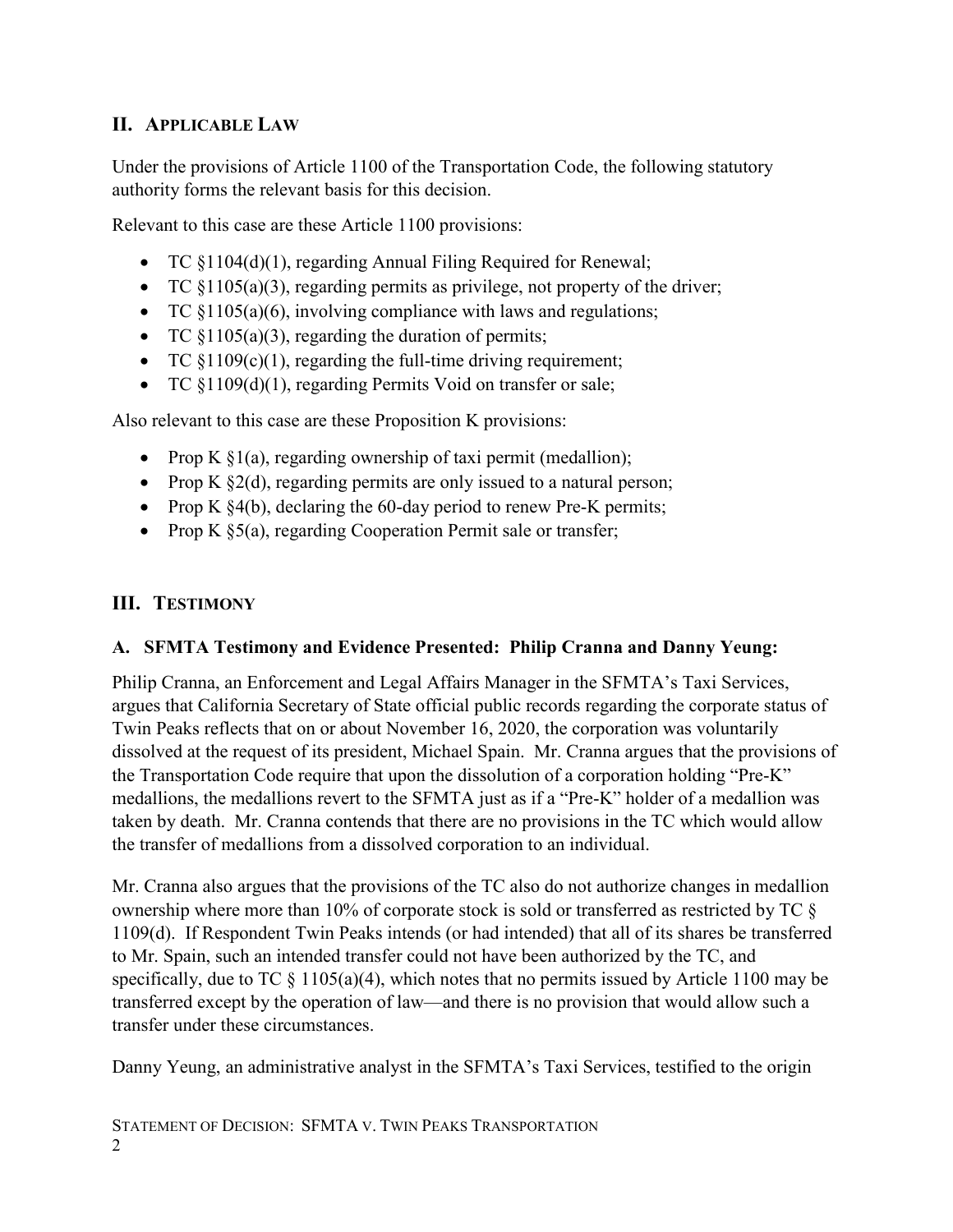and reliability of the exhibits offered by Taxi Services at the hearing. The exhibits pertaining to Twin Peaks include the following:

- An Annual Sworn Statement dated 4/29/20, including a CA Secretary of State Statement of Information regarding Twin Peaks (Exh. A)
- A SFPD Taxi Detail that denied the transfer of 2,000 shares of stock held by decedent Real, dated September 9, 1999 (Exh. B)
- A Board of Appeals Notice of Decision and Order concurring a SF Police Commission order of May 1, 1997 (Exh. C)
- A letter of Michael Spain, dated )ctober 11, 2020 (Exh. D)
- A Declaration of Quentin Kopp, dated March 18, 1998 (Exh. E)
- A CA Secretary of State Certificate of Dissolution (re Twin Peaks), November 16, 2020

## **B. Respondent Twin Peaks Transportation Co.**

In response to the SFMTA's Notice of Nonrenewal and Complaint, and in behalf of Respondent Twin Peaks, Mr. Spain argues that in November of 2020 he elected to dissolve Twin Peaks because of the ongoing \$800 California filing fee that had been due to preserve the corporate status of Twin Peaks. Inasmuch as he was no longer receiving any compensation from taxi drivers for the use of his two medallions, he was unable to justify spending \$800 to maintain the corporate status of Twin Peaks. He does not dispute that Twin Peaks was dissolved as of the November 2020 date as certified by the State of California.

Mr. Spain also argues, however, that the SFMTA's Taxi Services had been aware of the corporate status of Twin Peaks for many years, and had apparently accepted the ongoing corporate status of Twin Peaks despite the death of Mr. Reams, (who's shares were never actually transferred to Mr. Spain after Mr. Reams' death in 1995). He asserts that he had been filing the same 1095 forms with Taxi Services "every year without a problem," and that no shares of Twin Peaks stock had ever been transferred. (Exh. D.) Mr. Spain also testified at the hearing that over the years he has become aware of many transfers of medallions were made that did not always comply with strict TC provisions. He contends that the transfers of his medallions should be authorized because the "null and void" language of TC  $\S$  1109(d)(1) does not treat all medallion holders fairly.

In Twin Peaks' sworn statement of 2020, filed in April of 2020, Mr. Spain notes in one section that Twin Peaks is the medallion holder of medallions 664 and 665. But this statement also specifically lists Michael Spain as the medallion holder, as least as of April 29, 2020. It is not clear whether this document was intended by Mr. Spain as evidence of his intended transfer of the Twin Peaks medallions to himself—at least by that date. (See Exh. A.)

Generally, Mr. Spain testifies that he paid valuable consideration for the medallions at issue in this case, and that when the current litigation between the SFMTA and the Federal Credit Union is finally concluded, he would hope that by being allowed to retain the Twin Peaks medallions, he would be entitled to some amount of residual monetary value in their transfer to other owners or drivers.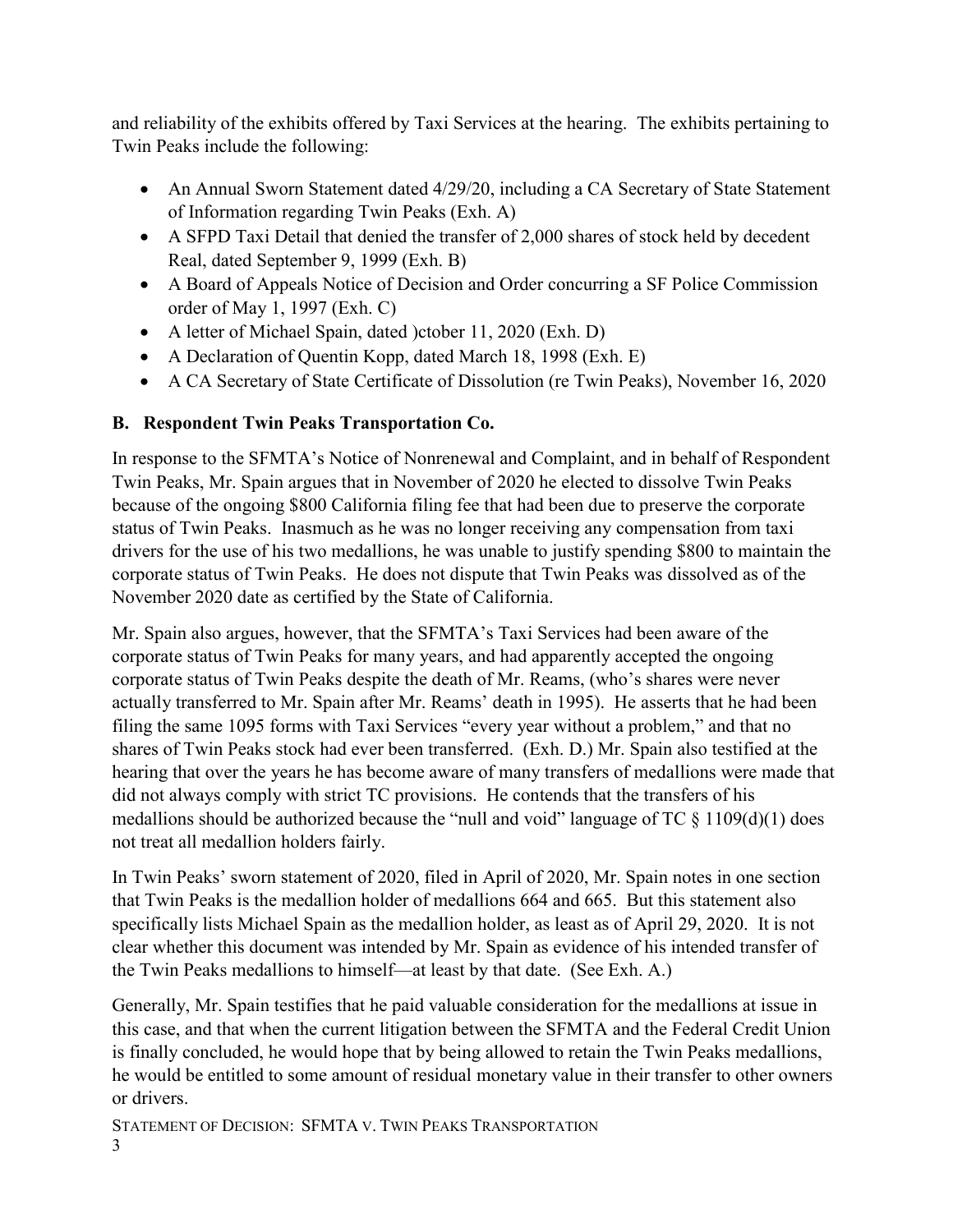# **IV. FINDINGS**

## **A. Proposition K (Prop K) – June 6, 1978**

Proposition K was signed by Senator Quintin Kopp and adopted by the City and County of San Francisco on 06/06/1978. Among the principle applicable changes to the Taxi industry, Prop K specifies:

- 1) Pre-K medallions are identified as medallion/taxi permits held by individuals who received taxi permits prior to the effective date of Proposition K (06/06/1978).
- 2) No Permit shall be issued except to a natural person and in no case to any business, firm, partnership or corporation (Section 2 (D)).
- 3) All persons, businesses, firms, partnerships corporation or other entities who possess outstanding permits to operate a motor vehicle for fire on the effect date of this section must surrender and exchange any such permit for new permits within 60 days of the effective date of this section (Section 4 (B)).
- 4) If any permittee is a corporation, any sale or other transfer of 10 percent or more of the stock ownership or assets of the permittee, resulting from any transaction or series of transaction and computed on a cumulative basis, will be deemed to be a sale or transfer and the permit therefore shall be null and void, unless approved by the Police Commission in conformity with the requirements of these Ordinance (Section 5(A)).

## **B. Medallions 664 and 665 are "Pre-K" medallions**

According to the Complaint, the Notice and the evidence of record, the medallions at issue in this case are "Pre-K" medallions and subject to the rights and limitations of "Pre-K" medallions as identified in Article 1100 of the Transportation Code.

## **C. Status of the Twin Peaks' Medallions**

**1**. The updated filings of Twin Peaks, as reflected in exhibit A, may support a tacit acceptance by Taxi Services of Twin Peaks' medallions as being held and used by Michael Spain, as president of Twin Peaks. But the record reflects that there was never any SFMTA-authorized transfer of the medallions to Michael Spain, as an individual, and distinct from Michael Spain as president of Twin Peaks. Had any such transfer ever existed or been attempted, it would have had to have been authorized or approved by SFMTA Taxi Services in order to be deemed a legal transfer. (See TC  $\S$  1109(d)(1). There is no evidence in the record that such a transfer approval ever occurred.

Accordingly, and based upon the record in this case, Michael Spain did not become the legal holder of medallions 664 and 665 as a result of any legal transfer of the Twin Peaks medallions to him at any time in the past. There is no provision in the Transportation Code that would allow for such a transfer of "Pre-K" medallions under these circumstances. Any intended transfer of Twin Peaks medallions to Mr. Spain would have required a transfer of 100% of Twin Peaks'